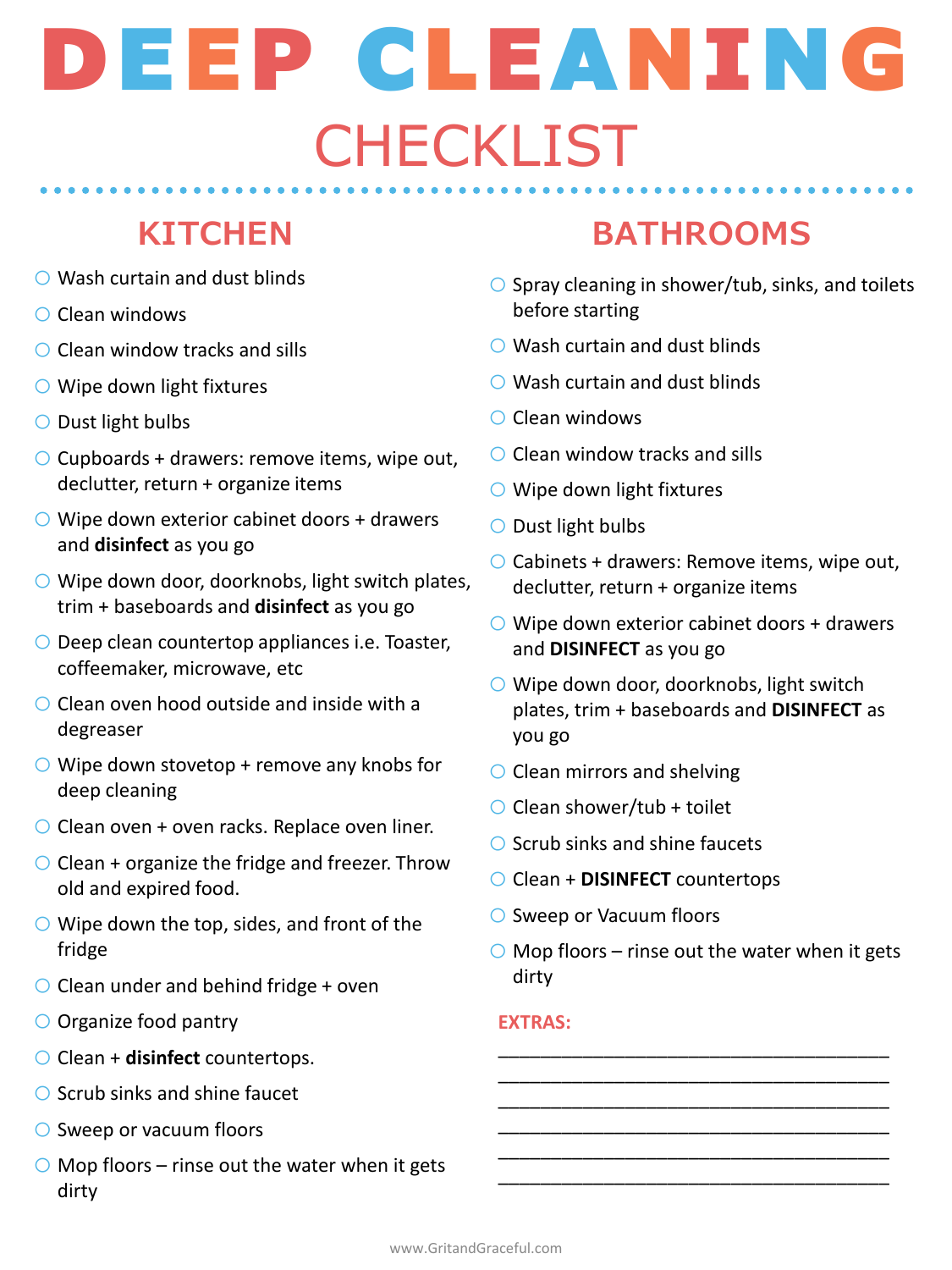- o Dust blinds
- o Clean windows
- $\bigcirc$  Clean window tracks and sills
- $\bigcirc$  Wipe down light fixtures
- o Dust light bulbs
- $\bigcirc$  Wipe down ceiling fan
- o Dust bedroom furniture and wall art
- $\bigcirc$  Launder all bedding, mattress pad, and curtains
- $\circ$  Remove mattress + box springs to clean floor and dust baseboards
- $\bigcirc$  Return bed and air out + flip
- $\circ$  Wipe down door, doorknobs, light switch plates, trim + baseboards and **DISINFECT** as you go
- $\bigcirc$  Clean mirrors and shelving
- o Declutter + organize dresser drawers and closets
- o Sweep or Vacuum floors
- $\bigcirc$  Spot or Deep clean area rugs with a carpet cleaner
- $\bigcirc$  Mop floors rinse out the water when it gets dirty

\_\_\_\_\_\_\_\_\_\_\_\_\_\_\_\_\_\_\_\_\_\_\_\_\_\_\_\_\_\_\_\_\_\_\_\_\_ \_\_\_\_\_\_\_\_\_\_\_\_\_\_\_\_\_\_\_\_\_\_\_\_\_\_\_\_\_\_\_\_\_\_\_\_\_ \_\_\_\_\_\_\_\_\_\_\_\_\_\_\_\_\_\_\_\_\_\_\_\_\_\_\_\_\_\_\_\_\_\_\_\_\_ \_\_\_\_\_\_\_\_\_\_\_\_\_\_\_\_\_\_\_\_\_\_\_\_\_\_\_\_\_\_\_\_\_\_\_\_\_ \_\_\_\_\_\_\_\_\_\_\_\_\_\_\_\_\_\_\_\_\_\_\_\_\_\_\_\_\_\_\_\_\_\_\_\_\_ \_\_\_\_\_\_\_\_\_\_\_\_\_\_\_\_\_\_\_\_\_\_\_\_\_\_\_\_\_\_\_\_\_\_\_\_\_

### **EXTRAS:**

# **BEDROOMS LIVING ROOM**

- $\bigcirc$  Wash curtain and dust blinds
- o Clean windows
- $\bigcirc$  Clean window tracks and sills
- $\bigcirc$  Wipe down light fixtures
- o Dust light bulbs
- $\bigcirc$  Wipe down ceiling fan
- $\bigcirc$  Dust furniture, wall art, and shelving
- o Clean electronics + **DISINFECT** TV remotes and game controllers
- $\bigcirc$  Launder throw pillowcases + blankets
- $\bigcirc$  Vacuum + spot clean upholstery
- $\bigcirc$  Clean under cushions + under furniture
- $\bigcirc$  Declutter + organize cabinets
- $\bigcirc$  Wipe down door, doorknobs, light switch plates, trim + baseboards and **DISINFECT** as you go
- o Sweep or Vacuum floors
- $\bigcirc$  Spot or Deep clean area rugs with a carpet cleaner
- $\bigcirc$  Mop floors rinse out the water when it gets dirty

\_\_\_\_\_\_\_\_\_\_\_\_\_\_\_\_\_\_\_\_\_\_\_\_\_\_\_\_\_\_\_\_\_\_\_\_\_ \_\_\_\_\_\_\_\_\_\_\_\_\_\_\_\_\_\_\_\_\_\_\_\_\_\_\_\_\_\_\_\_\_\_\_\_\_ \_\_\_\_\_\_\_\_\_\_\_\_\_\_\_\_\_\_\_\_\_\_\_\_\_\_\_\_\_\_\_\_\_\_\_\_\_ \_\_\_\_\_\_\_\_\_\_\_\_\_\_\_\_\_\_\_\_\_\_\_\_\_\_\_\_\_\_\_\_\_\_\_\_\_ \_\_\_\_\_\_\_\_\_\_\_\_\_\_\_\_\_\_\_\_\_\_\_\_\_\_\_\_\_\_\_\_\_\_\_\_\_ \_\_\_\_\_\_\_\_\_\_\_\_\_\_\_\_\_\_\_\_\_\_\_\_\_\_\_\_\_\_\_\_\_\_\_\_\_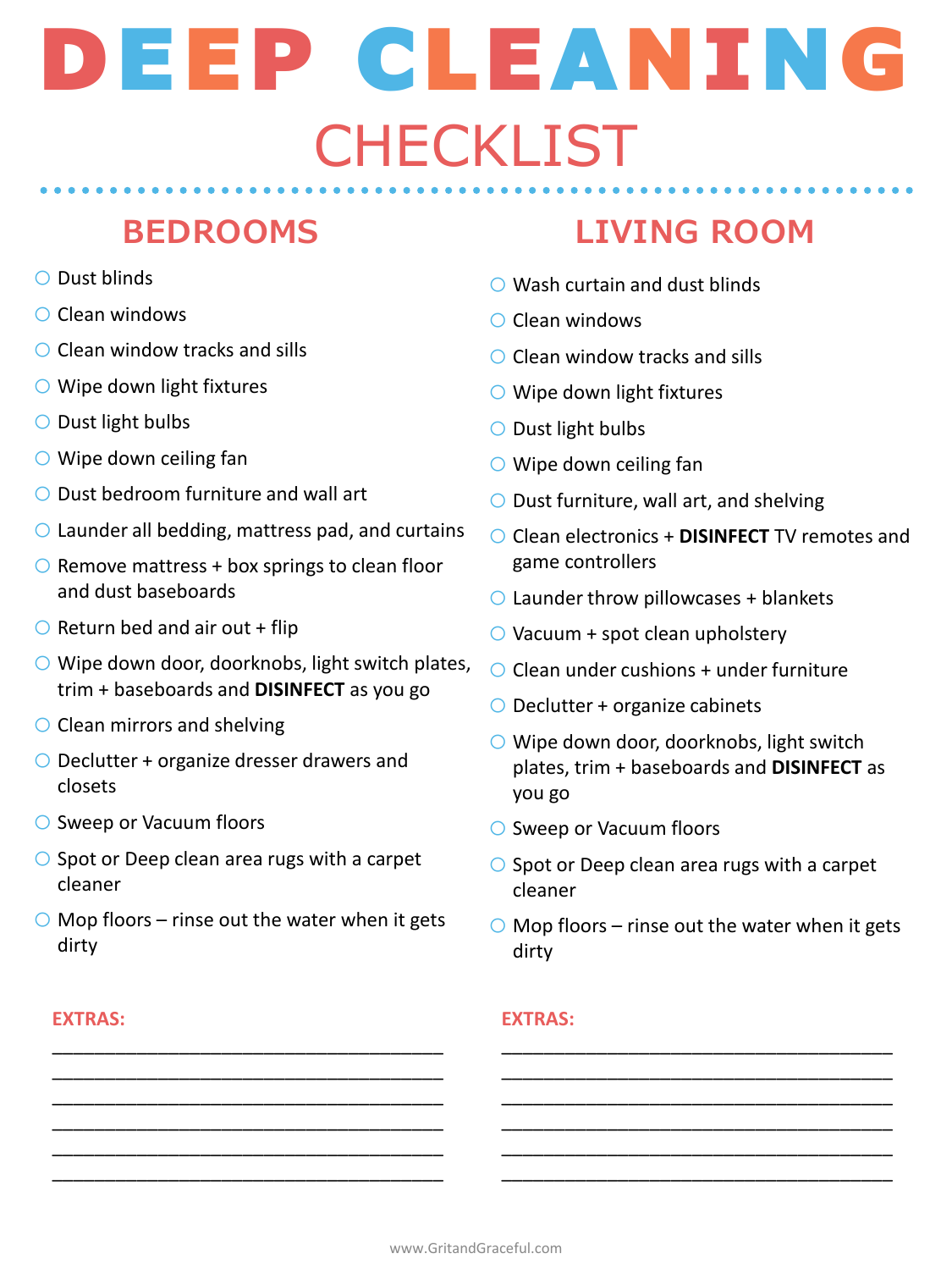## **DINING ROOM HOME OFFICE**

- $\bigcirc$  Wash curtain and dust blinds
- o Clean windows
- $\bigcirc$  Clean window tracks and sills
- $\bigcirc$  Wipe down light fixtures
- o Dust light bulbs
- $\bigcirc$  Dust furniture, wall art, and shelving
- $\bigcirc$  Clean table + chairs
- $\bigcirc$  Vacuum + spot clean upholstery
- $\bigcirc$  Clean under cushions + under furniture
- $\bigcirc$  Declutter + organize cabinets
- $\bigcirc$  Wipe down door, doorknobs, light switch plates, trim + baseboards and **DISINFECT** as you go
- o Sweep or Vacuum floors
- $\circ$  Spot or Deep clean area rugs with a carpet cleaner
- $\bigcirc$  Mop floors rinse out the water when it gets dirty

\_\_\_\_\_\_\_\_\_\_\_\_\_\_\_\_\_\_\_\_\_\_\_\_\_\_\_\_\_\_\_\_\_\_\_\_\_ \_\_\_\_\_\_\_\_\_\_\_\_\_\_\_\_\_\_\_\_\_\_\_\_\_\_\_\_\_\_\_\_\_\_\_\_\_ \_\_\_\_\_\_\_\_\_\_\_\_\_\_\_\_\_\_\_\_\_\_\_\_\_\_\_\_\_\_\_\_\_\_\_\_\_ \_\_\_\_\_\_\_\_\_\_\_\_\_\_\_\_\_\_\_\_\_\_\_\_\_\_\_\_\_\_\_\_\_\_\_\_\_ \_\_\_\_\_\_\_\_\_\_\_\_\_\_\_\_\_\_\_\_\_\_\_\_\_\_\_\_\_\_\_\_\_\_\_\_\_ \_\_\_\_\_\_\_\_\_\_\_\_\_\_\_\_\_\_\_\_\_\_\_\_\_\_\_\_\_\_\_\_\_\_\_\_

- $\bigcirc$  Wash curtain and dust blinds
- o Clean windows
- $\bigcirc$  Clean window tracks and sills
- $\bigcirc$  Wipe down light fixtures
- o Dust light bulbs
- $\bigcirc$  Wipe down ceiling fan
- $\bigcirc$  Dust furniture, wall art, and shelving
- o Clean electronics + **DISINFECT** TV remotes, keyboards, computers
- o Clean + **DISINFECT** all surfaces
- $\bigcirc$  Vacuum + spot clean upholstery
- $\bigcirc$  Clean under cushions + under furniture
- $\bigcirc$  Declutter + organize work surfaces, toyboxes, or cabinets
- $\bigcirc$  Wipe down door, doorknobs, light switch plates, trim + baseboards and **DISINFECT** as you go
- o Sweep or Vacuum floors
- $\bigcirc$  Spot or Deep clean area rugs with a carpet cleaner
- $\bigcirc$  Mop floors rinse out the water when it gets dirty

\_\_\_\_\_\_\_\_\_\_\_\_\_\_\_\_\_\_\_\_\_\_\_\_\_\_\_\_\_\_\_\_\_\_\_\_\_ \_\_\_\_\_\_\_\_\_\_\_\_\_\_\_\_\_\_\_\_\_\_\_\_\_\_\_\_\_\_\_\_\_\_\_\_\_ \_\_\_\_\_\_\_\_\_\_\_\_\_\_\_\_\_\_\_\_\_\_\_\_\_\_\_\_\_\_\_\_\_\_\_\_\_ \_\_\_\_\_\_\_\_\_\_\_\_\_\_\_\_\_\_\_\_\_\_\_\_\_\_\_\_\_\_\_\_\_\_\_\_\_ \_\_\_\_\_\_\_\_\_\_\_\_\_\_\_\_\_\_\_\_\_\_\_\_\_\_\_\_\_\_\_\_\_\_\_\_\_ \_\_\_\_\_\_\_\_\_\_\_\_\_\_\_\_\_\_\_\_\_\_\_\_\_\_\_\_\_\_\_\_\_\_\_\_\_

## **EXTRAS:**